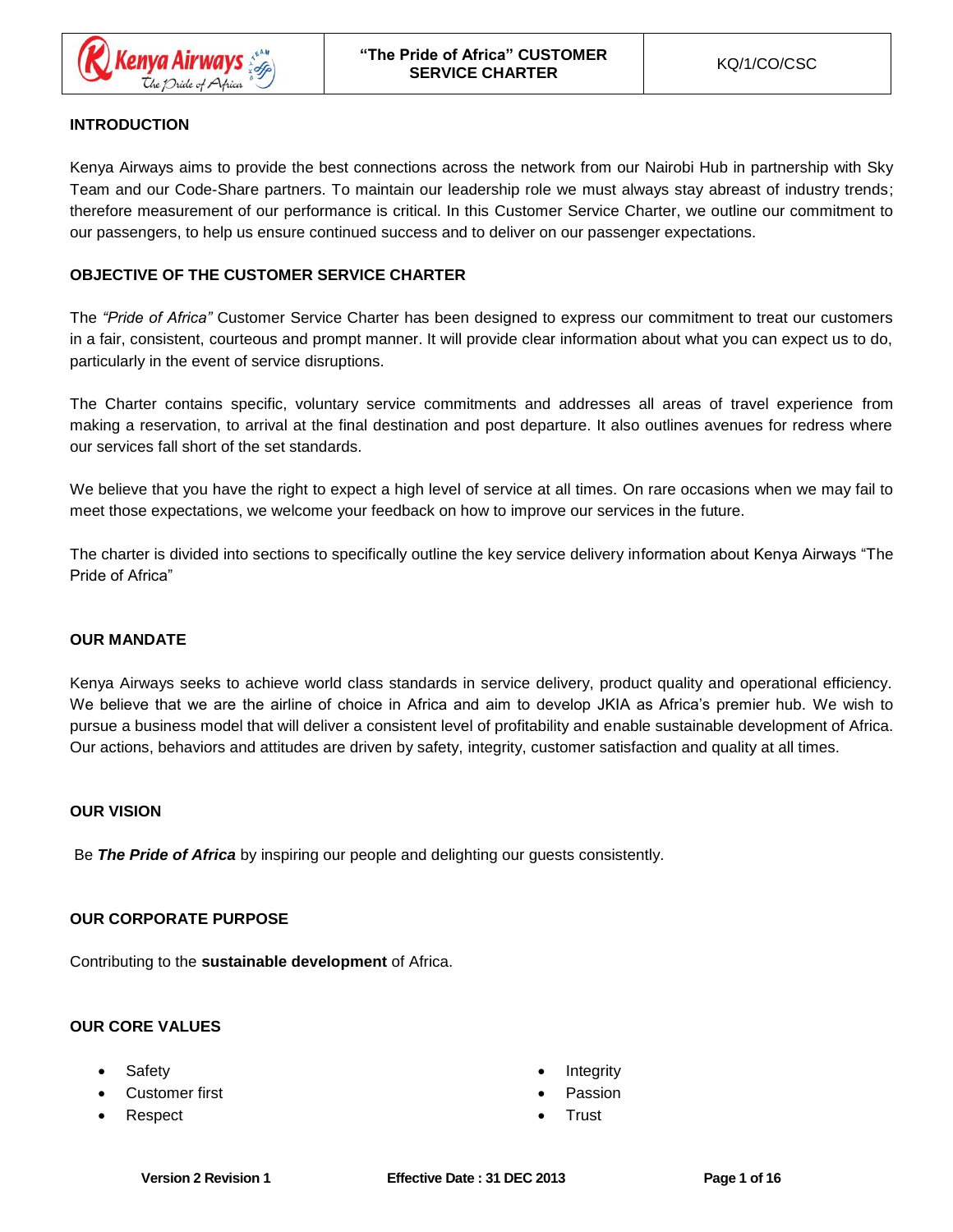

## **CUSTOMERS' EXPECTATIONS**

- Service satisfaction from ticketing to arrival
- Safety and Security
- Fairness and Impartiality
- Integrity and Reliability

# **CONTACTS**

Kenya Airways contacts include all out-station sales outlets both in online and offline destinations. In Kenya, and Nairobi in particular, we have six sales points at Barclays Plaza, The Junction Mall, Sarit Center, Yaya Center, Village market and JKIA Airport office. Check out our website <https://www.kenya-airways.com/contacts/> for the contact addresses of all the sales points at stations across the network.

#### **RESERVATIONS AND TICKETING**

#### **Booking and Fare Information**

We endeavor to offer you, at the time you make your booking directly with us via our contact centre, website or sales desks, the lowest possible fare available for the time, date and class of service you wish to travel in. All bookings are subject to seat availability at the time of your booking.

We encourage our customers to plan their bookings early in advance as it guarantees a greater likelihood of securing competitive and/or discounted fares. We would like to advise you that the lowest fares have less flexibility i.e. should be booked well in advance, will limit your stay, are non refundable and you cannot subsequently change dates or flights routes. If you want a more flexible ticket, let your ticketing agent know so that they can search for the best deal.

#### **Reservations & Restrictions**

Our reservations agents and online booking service, will offer the fare available for the itinerary planned *(date of travel, class and destination),* based on the information provided by the customer. It is important that you observe the Ticketing Time Limit (TTL) for each ticket as they defer depending on the prevailing factors. Active bookings will be valid for payment and ticketing up to 48 hours before the flight.

Applicable charges/penalties with respect to any changes on restricted tickets will be applied as necessary. An additional service fee is charged on each ticket purchased offline. The total amount payable is dependent on the prevailing Rate of Exchange (ROE) for the day.

#### **Customers Responsibilities**

- Make bookings well in advance and pay on time
- Provide adequate contact information to allow for contact in case of any eventualities
- Familiarize with ticket validity, restrictions, penalties and route technical stop over's (if any)
- Ensure all necessary travel documents are valid for travel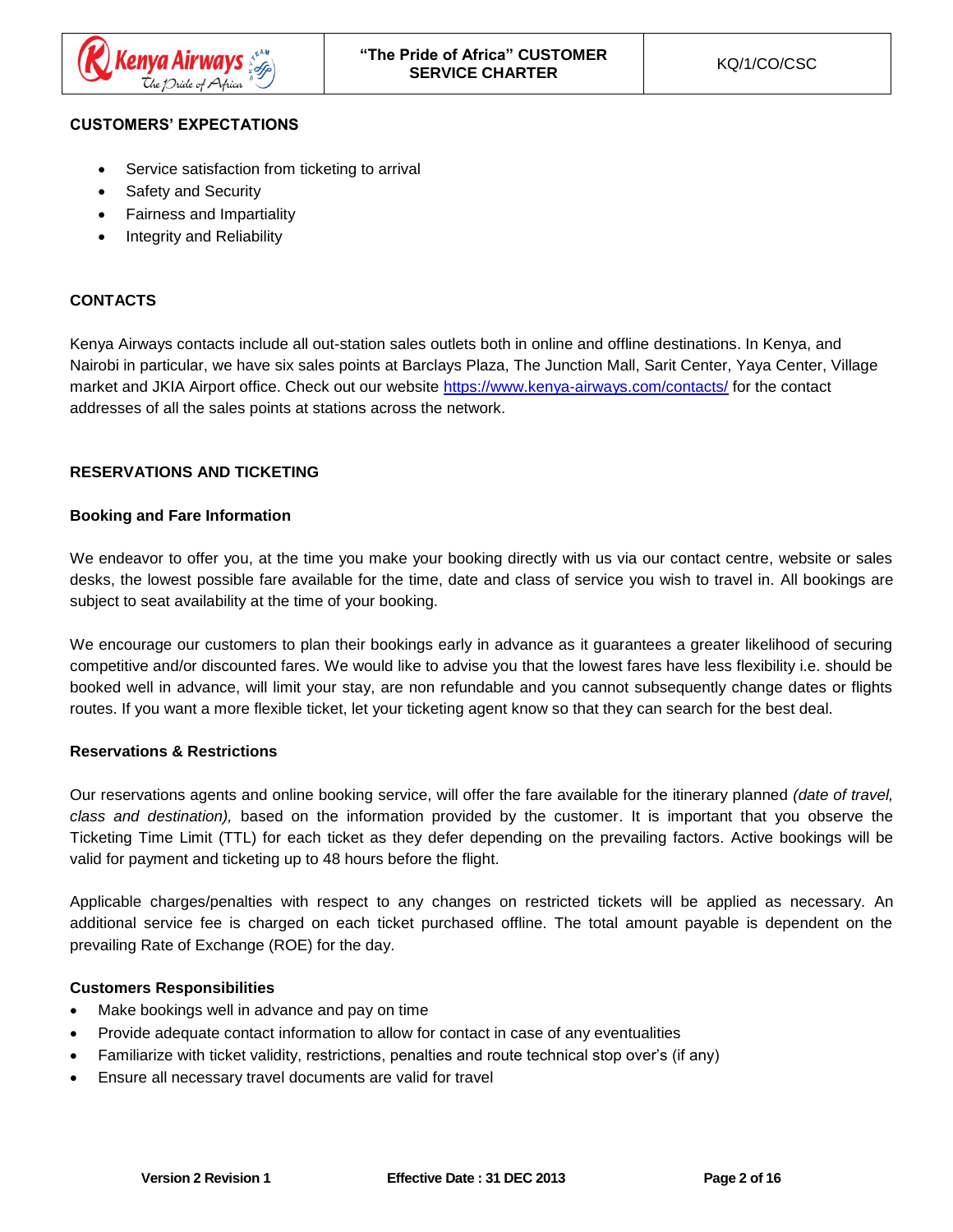# **Online Booking, Payment and Check-In**

Kenya Airways website allows passengers to plan, reserve and pay for their flights at the click of a button. We offer flight schedules and update timetables to allow you manage your flights effectively. Flexible payment options are also available through credit card, M-Pesa or cash. Booking and payments are honored subject to the prevailing regulations of on-line booking and the conditions of carriage.

Take advantage of our on-line check-in service between 30 hours to 2 hours before departure. For a speedy check-in process log onto<https://www.kenya-airways.com/glo/> Kindly note that if your booking has special requests (e.g. special meal request, wheelchair service, medical request) or if you are travelling with an infant or with children, you will not be able to check in online or at our service kiosks at the airport due to the unique seating requirements for families with children and guests with infants. You are then expected to check in at our service counters. If your booking does not include any of the above and you experience any difficulties checking in online, kindly contact our internet sales team on telephone number +254 20 6422764/65 or +254 (0) 711022764/65 for assistance.

Bookings done using authenticated and validated Credit cards will be eligible for payment and ticketing up to 72 hours before the flight. We shall inform you of schedule changes as they happen. For significant schedule changes we will assist with the rebooking/rerouting on the first available flight. We urge you to kindly ensure that a reliable contact number and/or e-mail address is provided.

## **Special Assistance/Meals**

If you require assistance at the airport or preferred meals, you should contact Kenya Airways or your preferred travel agent at least 72 hours before your scheduled time of departure. This will enable the contracted service provider plan appropriate resources beforehand. Notifications made at check in might not be honored due to time constraints.

#### **Schedule Changes**

We shall endeavor to inform you of any changes to your itinerary as and when they happen. We shall not be held liable for responsibilities arising from schedule changes that occur seven (7) days before the date of departure and which communication has been sent to the contacts provided in the booking. For significant schedule changes we will either rebook you or reroute you on the first available flight operated by us or by our partners to your destination. When booking your ticket kindly ensure that a reliable contact number or e-mail address is provided for communication in case of any eventualities.

# **Ticket Refunds**

Ideally all ticket refunds are made from the point of sale/purchase.

Refunds of unused tickets are made through the original point of sale, provided the ticket you purchased is refundable. Therefore if you bought your ticket on kenya-airways.com using your credit card online and it is refundable, it will be refunded to your credit card. You are then required to go to<https://www.kenya-airways.com/glo/> and fill the provided refund form for the process to begin. For bookings done online but payments done in cash, you are required to visit the point of purchase to apply for the refund. If you purchased your ticket from a travel agent, you should contact your agent and apply for your refund through your travel agent.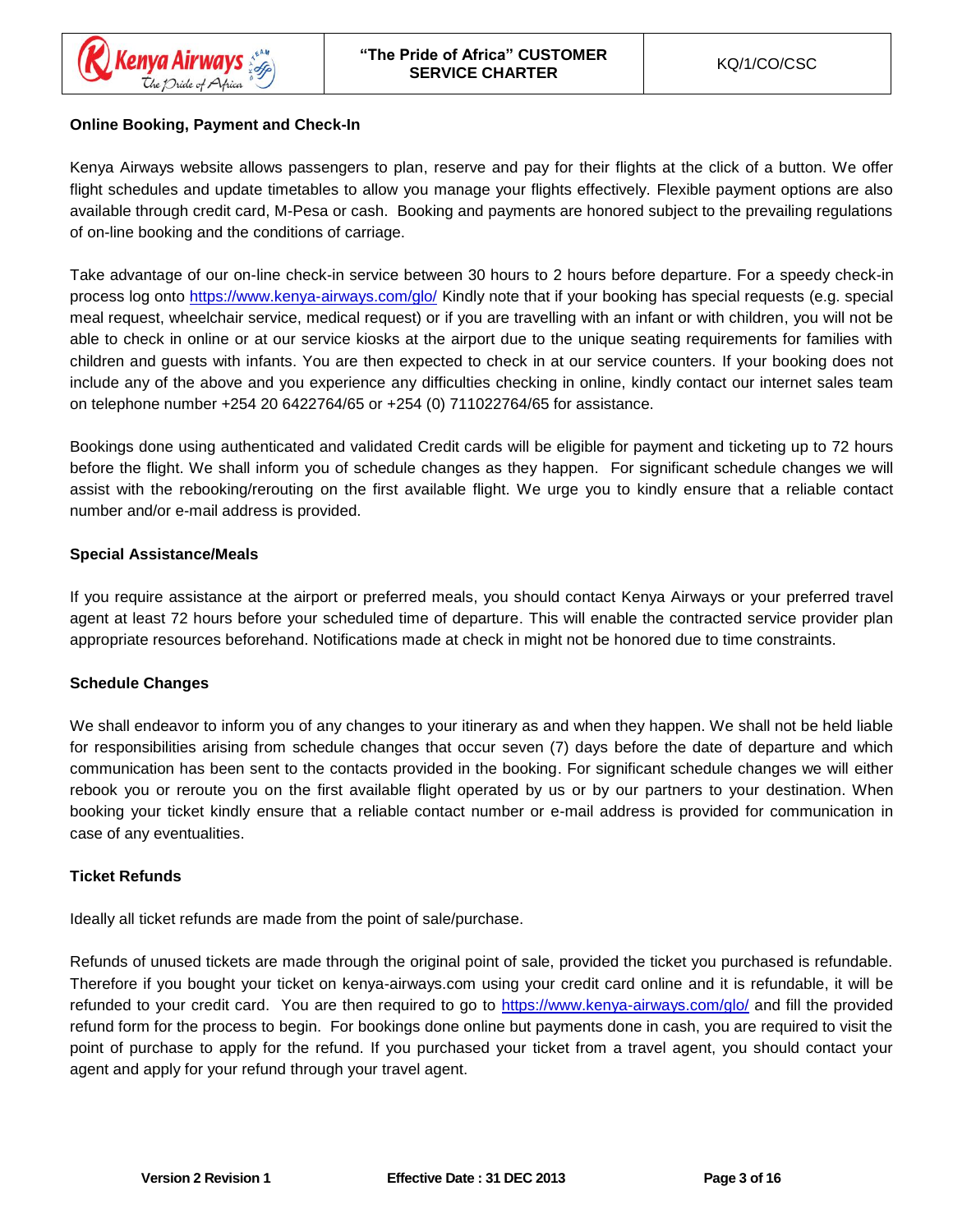

If you have already taken part of your journey and are requesting for a refund as a result of a delay, the refund will need to be made at your point of sale. Such refunds will be made within 7 days once all documentation has been received by our finance office and with all requirements met.

If, before you leave your departure station, it is reasonably expected that there will be a delay, and you are not able to travel as the delay has made you travel not of use, you will be entitled to either a full refund of your ticket, or you may wish to postpone your journey to a later date. To claim your refund or change your booking, kindly contact our contact centre with details of your original ticket. Depending on the conditions surrounding the delay, your refund may be subject to ticket restrictions.

## **AIRPORT & TRANSFERS**

## **Security Checks**

Security checks at airport departure gates are carried out by independent companies across the network. It may include the Police Force, Port Health, Customs and Airport Authorities responsible for security at border point/airport. It is important that when you are requested for a security search, you should ask the agent to show their identification for authenticity. Most of the officers are usually in their official uniform therefore you should submit to requests as they are for your safety and wellbeing.

#### **Check In**

We shall always endeavor to ensure our check-in process is efficient. We will provide all the necessary information through our check-in agents and avail staff at the terminal for any other enquires to help deliver seamless service. Priority check in services is available for our premier and elite passengers (Sky Priority).

If you have checked in online and printed your boarding pass prior to arriving at the Airport and have luggage to check in, kindly go straight to the bag drop counter together with your travel documents including passport and ticket. If you only have hand luggage, go directly through Airport Security and/or immigration desk to the boarding gates.

#### **Customers Responsibilities**

- Report at the airport at least 3 hours before departure for international flights and 2 hours before for domestic flights.
- Ensure you have all the required travel documents and health certificates for a speedy processing
- Always comply with the baggage weight allowances and content restrictions

The check-in and boarding gate closure times are summarized in the table below:-

| <b>Flights</b> | <b>Arrival at the Airport</b>  | <b>Check-in closure Time</b> | <b>Boarding Gate Closure</b> |
|----------------|--------------------------------|------------------------------|------------------------------|
| International  | 3 hours to flight closure time | 1 hour to departure          | 30 minutes to departure      |
| Domestic       | 2 hours to flight closure time | 30 minutes to departure      | 20 minutes to departure      |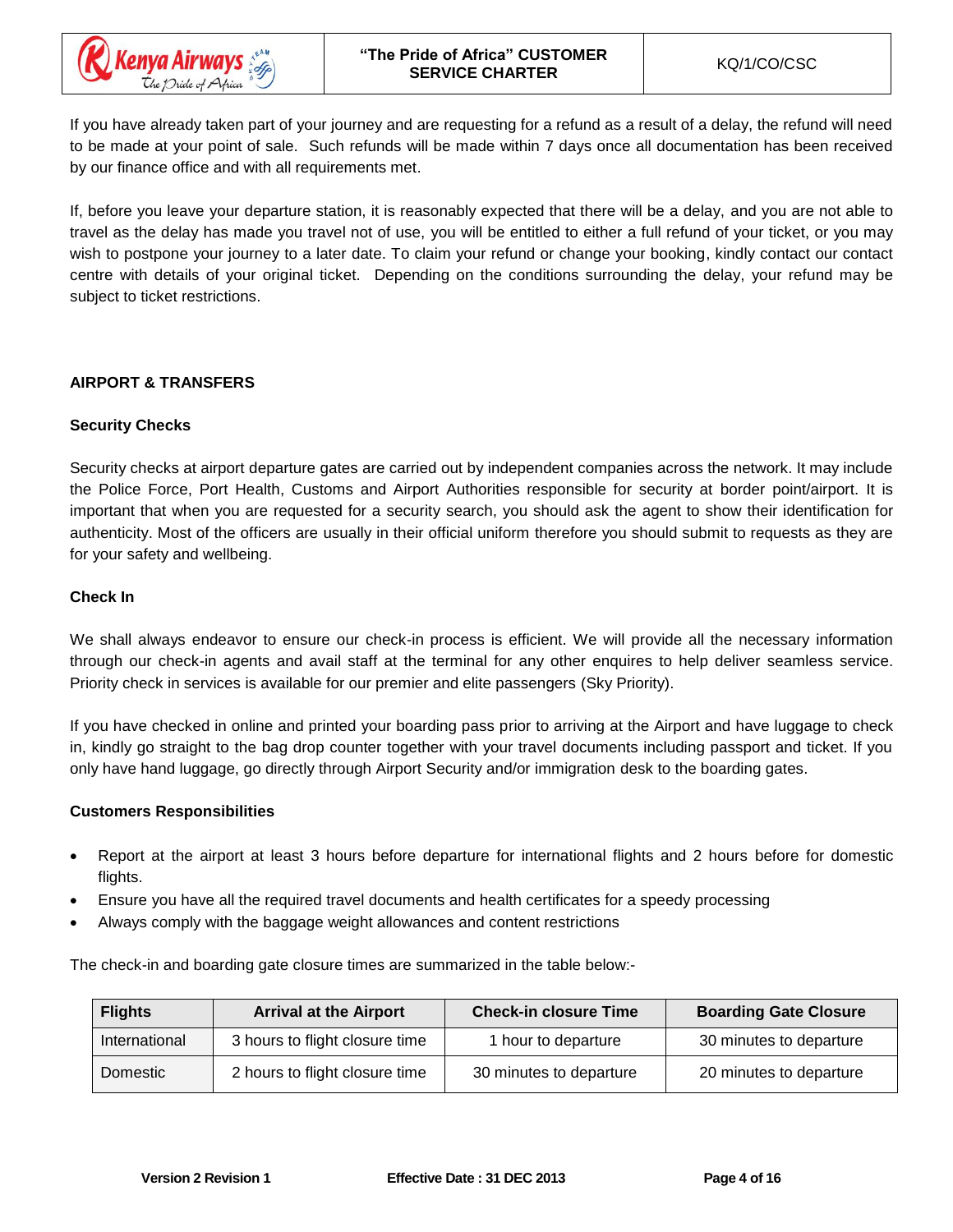# **Customers Needing Special Attention**

# • **Unaccompanied Minors**

If your child needs to travel alone for some reason, do not worry, we will make sure their flight goes smoothly. We shall be happy to accept children between the ages of five (5) to fourteen (14) years of age and ensure that they are well taken care of throughout their journey including transfers.

All minors will be pre-boarded and introduced to the Senior Flight Attendant. They will be provided with all the comforts necessary. Prioritized care during any disruptions will be offered after consultations with the parent or guardian.

Unaccompanied children above 15 years of age or minors shall receive the same services as adult passengers, except in cases of flight irregularities. For more information kindly visit [https://www.kenya-airways.com/prepare-for](https://www.kenya-airways.com/prepare-for-travel/special-assistance/umnr/en/)[travel/special-assistance/umnr/en/](https://www.kenya-airways.com/prepare-for-travel/special-assistance/umnr/en/)

# **Customers Responsibilities**

- Ensure you complete, sign and present the **Declaration of Indemnity Form** at check in on the day of departure.
- If the child has any special needs or medical conditions, please be sure to let us know at the time of booking.
- Check whether your child will need any visas or other documentation for their destination, organize, confirm and counter check before travel.
- You must provide a reliable origin and destination contact. Max no. of Ums to be booked/accepted on board? - Currently No Limit documented anywhere

# • **Passengers with Reduced Mobility**

If you have difficulty getting around, we shall be happy to help you with your journey. We are committed to meeting the needs of all our customers with reduced mobility. Therefore we have contracted service providers charged with escorting and assisting our guests with reduced mobility while on the ground to boarding and disembarking. These special services are provided to assist our guests with reduced mobility to travel independently with ease and comfort.

We comply fully with our obligations under the agreed aviation regulations concerning the rights of disabled persons and persons with reduced mobility when travelling by air.

All possible efforts will be made, especially with prior notification, to provide priority service and ensure comfort during flight, ground time and particularly flight disruptions. We shall not charge excess weight on equipment checked-in to aid a customers' comfort.

# **Customers Responsibilities**

- Please make the booking and special request 48 hours, at the very minimum, before their scheduled time of departure
- Passengers with medical considerations should book flexible tickets to avoid attracting penalties due to unplanned changes.
- Inform Kenya Airways of any special equipment or attention required when booking your flight at least 48Hrs before flight e.g. oxygen, stretcher, or packaging of a wheelchair battery.
- Please be at check-in a minimum of 3 hours before flight departure.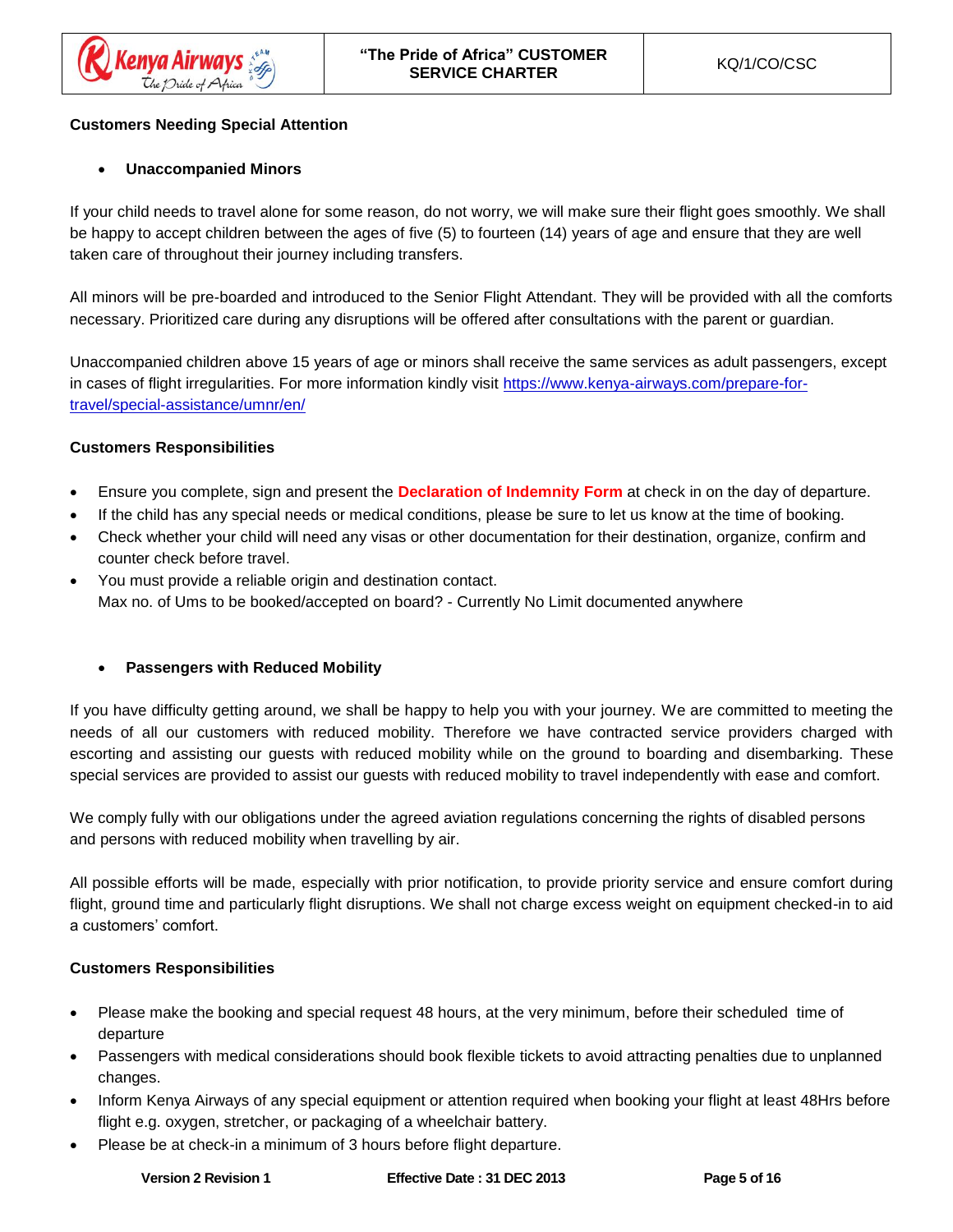# **IRREGULAR OPERATIONS**

At all times, we endeavor to ensure that the majority of our flights arrive and depart on time. These include flight delays and cancellations that may be caused by reasons anticipated, within or beyond our control. We want to assure you that in the event of a disruption to your schedule, we will be taking steps to minimize the inconvenience to you and make any waiting time as comfortable as possible. All our actions meet the requirements of the aviation regulations establishing predefined rules on compensation and assistance to passengers in the event of denied boarding, long delay or cancellation.

## **Schedule Change Notification**

We shall use all available resources to inform our customers of any flight changes. We shall rely on the available contacts in your booking record. It is therefore imperative to have your personal international contacts in your booking. Should the changes occur upon arrival at check-in, we will notify our customers with continuous updates and offer assistance accordingly.

## **Overbooking Policy**

Like most airlines we may sometimes overbook flights to allow as many people as possible to travel. Often passengers holding confirmed reservations and flexible tickets change their plans or do not turn up. To address this and ensure flights do not leave with empty seats we use historical data to add a small number of additional reservations.

We shall use a fair, open process with clear justification whenever we deny boarding to our passengers. Every effort will be made to inform our passengers at check-in and we shall abide by the "Denied Boarding Compensation (DBC) policy" as appropriate *(see the denied boarding policy for reference)*. Prioritized acceptance will be given to passengers needing special attention i.e. minors, passengers with children and persons with reduced mobility.

If you meet the conditions outlined below, you will be offered compensation based on the route/region, accommodation, and airport transfers (to and from hotel/residence) a 3 minutes telephone call for non-residents.

- Ensure your ticket is valid for the scheduled flight
- Ensure you arrive on time and you are checked in for the flight.
- Ensure all your travel documents and health certificates are valid for travel

Rebooking or rerouting, if available, will be offered to ensure that our customers arrive at their final destination as soon as possible. We shall however not re-route or rebook you to a transit route that requires a night stop, extra travel documentation or has operational challenges. We shall only do this at your consent after signing a form of indemnity discharging us from circumstances that may arise and cause difficulties on your travel.

# **Flight Irregularities**

#### **Not more than 4 hours**

We will provide you with information, meals and refreshments depending on the period of delay. We also give you up to date information about the status of your flight, the reason for the delay and estimated time of departure, if known.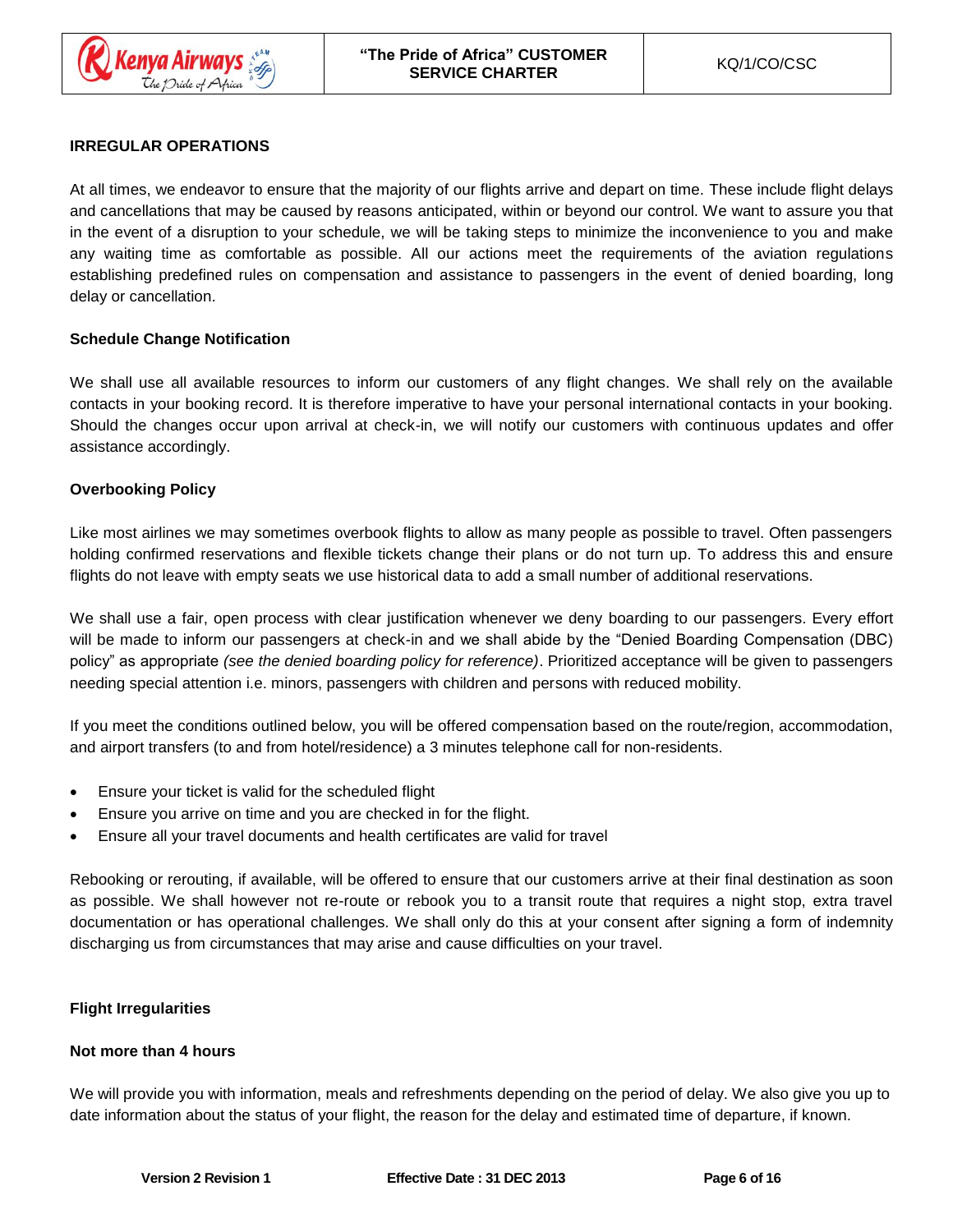

# **More than 5 hours**

In the event your flight no longer serves any purpose in relation to your travel plans and you choose to cancel your booking, refunds will be credited back through the original form of payment. Travel Agents issued tickets will be cancelled and refunded by contacting the Agent ,Online purchased tickets will be refunded by filling an online refund application form on our website [www.kenya-airways.com](http://www.kenya-airways.com/) or agents website previously used .For tickets purchased directly from Kenya Airways sales office we will cancel and refund upon receipt of your request.

# **Until the next day (local time)**

If you choose not to cancel your flight, we will offer hotel accommodation inclusive of meals and transport (or to and from your home if you reside nearby). The care detailed above may be restricted or declined if the provision of refreshments, meals and hotel accommodation would itself cause further delay.

**Passengers on inclusive/package holidays** must refer to their tour operators who may not operate the same rebooking policies. Passengers should also be aware that any applicable refund would only relate to the airfare portion of the inclusive package and not the entire cost of the holiday. Your tour operator should therefore be contacted for further advice before you cancel your holiday booking *(remember there are independent restrictions and limitation to all holiday packages)*

# **Care and Assistance**

We shall at all times prioritize the needs of persons with reduced mobility and persons accompanying them, as well as the needs of unaccompanied children, minors and passengers traveling with children in the event of mass flight disruptions

# **Beyond Our Control**

If circumstances that are beyond our control (including force majeure) cause extensive delay, reschedule or cancellation, we shall facilitate and recommend hotels and restaurants at the passengers' expense.

\*Force Majeure means unusual and unforeseeable circumstances beyond your control, the consequences of which could not have been avoided even if all due care had been exercised include e.g. bad weather, natural disaster, and/or the total shutdown of public transport services serving the airport, Industrial action(employee unrest).

You may apply for an open ticket for future travel on a Kenya Airways operated flight subject to the deduction of a reasonable administration and service fee provided that you promptly advise and furnish us with evidence of such Force Majeure.

# **EU Regulation**

**EC Regulation 261/2004-** This are common rules on [compensation](http://en.wikipedia.org/wiki/Damages) and assistance to passengers in the event of denied boarding, *flight cancellations*, or long delays of flights. The regulation applies to any passenger:

- departing from an airport located in the territory of a Member State to which the Treaty applies or
- departing from an EU member state

For more please visit the website ec.europa.eu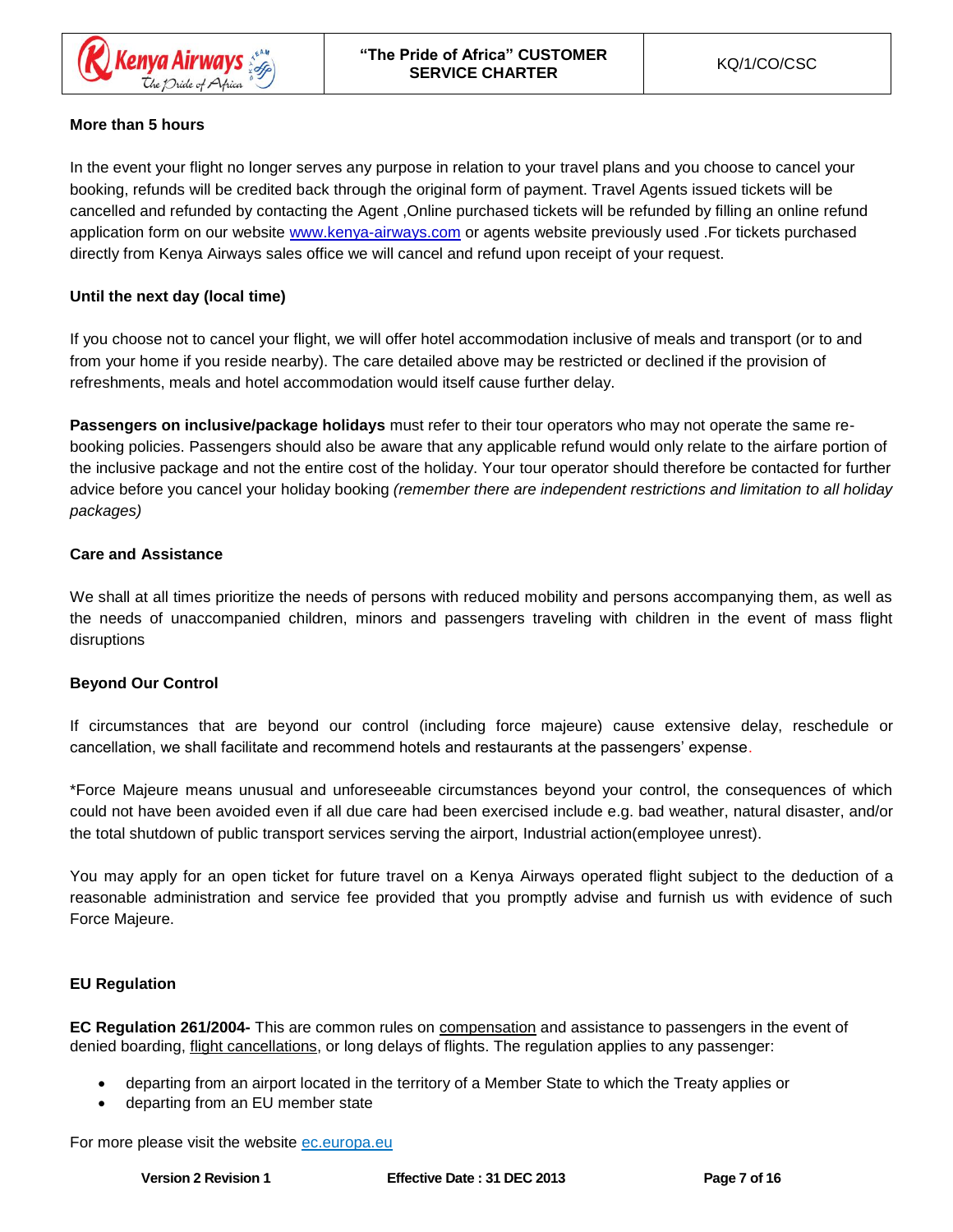# **Tarmac Delay**

In the event that a flight is delayed while passengers are on board *(known as a tarmac delay)* we will take all reasonable measures to ensure you are comfortable. We shall make every reasonable effort to minimize the duration however in cases related to weather, visibility, parking space limitations or other unplanned circumstances resulting to long delays, we urge you to carry in your hand luggage any essential medication, baby food and other provisions as well as specific or individual dietary items as we are unable to provide these items and/or unable to distribute them during a tarmac delay should they be checked in.

During this period we will ensure the following;

- Refreshments are offered,
- The lavatories remain serviceable.
- Advice if and when it is safe to use electronic devises
- First aid and other routine medical services are on standby if needed.
- Work with airport authorities to allow our customers disembark the aircraft safely and be escorted to a waiting terminal.
- Regardless of the circumstance, we will begin to notify you 30 minutes after the scheduled departure time including the reasons for the tarmac delay, if known and every 30 minutes thereafter that if the opportunity to disembark exists you have the opportunity to get off the aircraft.

## **ON BOARD**

We shall ensure that we provide a sanitized cabin environment and comfortable ambience, quality catering services and friendly customer care while on board our flights. We ask that you comply with the required safety rules provided on board and report to the staff any irregularities for immediate action.

#### **In-flight Exercises**

It is important to sit comfortably and arrive feeling fresh. Sitting for a long time can become uncomfortable – even on spacious cushiony seats like on Kenya Airways flights. There are some simple exercises you can do to ease your muscles during long-haul flights and you can do them while seated. The various types of exercises can be found on our In-flight booklet**.**

#### **Catering Service**

All meals and bar service offered on board are complimentary. They have been handled, prepared, packaged and stored as per the international aviation standards governing food sanitation while on board.

For domestic flights, we shall serve snacks and light refreshments in accordance to the limited service time during these short flights.

For international flights, we shall serve meals as per the duration of the flight. If you require specific dietary meals, you should inform your reservation agent or travel agent at point of booking. All meals must be inserted in the itinerary as per the applicable airline coding. Kindly ensure that this is done at least 48 hours, before the date of your travel to avoid any disappointment.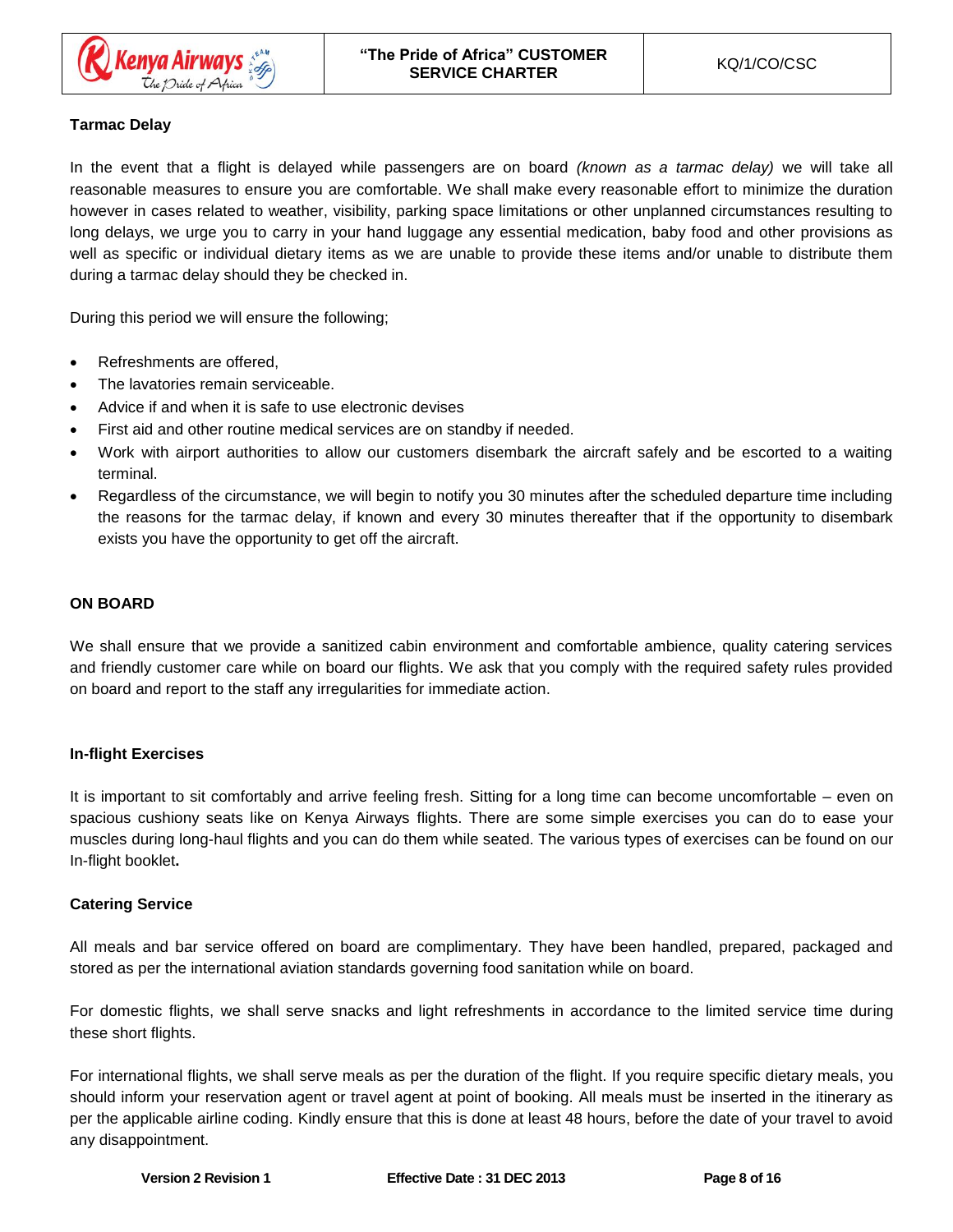

# **Medical Conditions**

# • **Expectant Mothers**

It is important that you are extra careful to ensure that you and your baby are not put at risk by flying. Ideally as long as you have not experienced any complications during pregnancy, you can fly until your 28th week without needing to tell us. Beyond the 28th week, you will need to take note of the guidelines below.

# **Single Pregnancy**

If you are expecting one baby and want to travel between your 28th and 36th weeks, we will need your doctor to fill out a Pregnancy Information Form. Once completed, the form will need to be sent to our doctors on call for approval. After your 36th week, it is recommended that you do not fly and the airline will not approve travel.

## **Multiple Pregnancy**

If you are expecting more than one baby and want to travel between your 28th and 32nd weeks, we will need your doctor to fill out a Pregnancy Information Form. Once completed, the form should be sent to our doctors on call for approval. After your 32nd week, it is recommended that you do not fly and the airline will not approve travel.

## **Travelling cut-off date**

Your return-travel dates must fall within the period before the 36th week for single pregnancies or the 32nd week for multiple pregnancies.

#### **Medical Information Form**

As outlined above, you will need your doctor to fill in this form if you wish to fly beyond the 28th week of your pregnancy. [Download Medical Information Form](http://www.virgin-atlantic.com/content/dam/VAA/Documents/Special%20Assistance/pregnancy_information_form.pdf) which is in PDF format. Once you have completed the form, scan and send it to Doctors. KQ@kenya-airways.com our doctor will get back to you with a decision. This should be done at least 48 hours before your flight.

Medical Form Link;<https://www.kenya-airways.com/prepare-for-travel/special-assistance/expectant-mother/en/>

#### • **Medical Clearance**

Your comfort is our utmost concern when travelling with us. A medical clearance ensures that both your doctor and ours are satisfied that you are able to take your journey without incident. However, please note that the fact that Kenya Airways clears you to fly does not mean that the company takes responsibility for any incident or medical expenses accruing from such incidents.

Conditions needing medical clearance could be due to and are not limited to:

- A situation requiring oxygen onboard your flight
- A pre-existing medical condition
- An unstable medical condition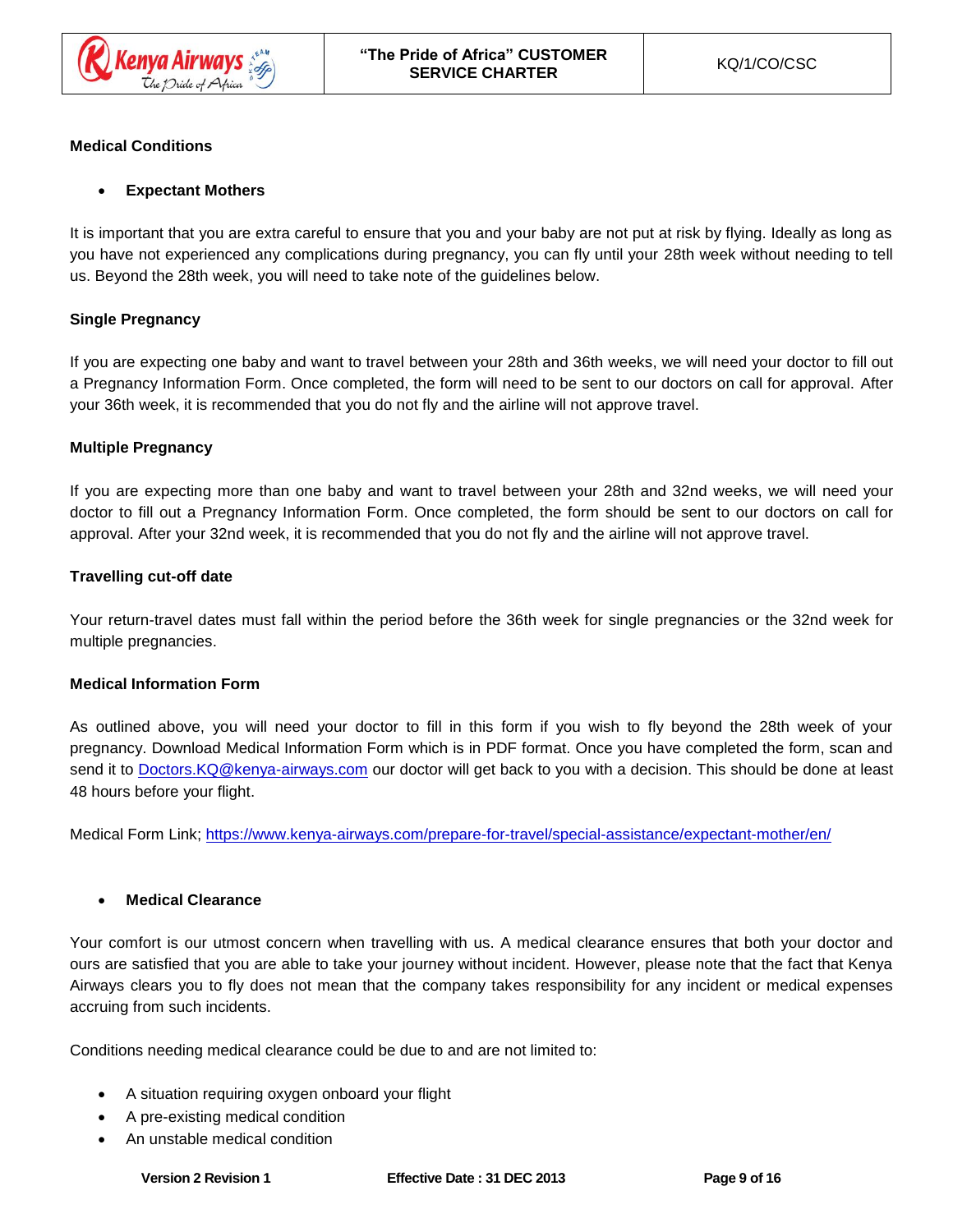

- A recent illness, injury, surgery or hospitalization
- Intention to seek treatment overseas
- **A contagious disease**

You will need your doctor to fill in Medical Information Form (MEDIF) to certify that you are fit to fly. [Download the Form](http://www.virgin-atlantic.com/content/dam/VAA/Documents/Special%20Assistance/pregnancy_information_form.pdf)  [which is in PDF format a](http://www.virgin-atlantic.com/content/dam/VAA/Documents/Special%20Assistance/pregnancy_information_form.pdf)nd once you have completed the form, scan and send it to [Doctors.KQ@kenya-airways.com](mailto:Doctors.KQ@kenya-airways.com) our doctor will get back to you with a decision. This should be done at least 48 hours before your flight.

MEDIF form link;<https://www.kenya-airways.com/prepare-for-travel/special-assistance/medical-and-special-needs/en/>

## • **Accessibility on board**

We are equipped with on board wheelchairs (WCOB) accessible along the alleys of some of our aircrafts to provide smooth transfer to and from the toilet door. For those aircrafts that do not have on board wheelchairs, our cabin crew will be happy to help you to and from the toilet door. They however cannot assist inside the toilet itself.

If your situation requires further assistance once inside the toilet, we recommend that you travel with a close confidant for your comfort and privacy.

## • **Allergies**

We are well aware of the dangers of serious allergies while flying. If you have a pre existing allergic reaction, you must carry your medication, in your hand luggage. However, if you have had an allergic reaction in the last 30 days before travel it is important that you notify the airline at the point of booking.

If you need a specific meal, kindly speak to your reservations agent for the available dietary requirements and make sure you do this at least 48 hours before your flight. Just in case we can't meet your dietary requirements, we recommend you bring your own snacks onboard.

Allergy Policy As allergies are generally on peanuts, we do not serve peanuts, but cannot guarantee a 'peanut free' environment. For allergies, a guest is expected to carry all necessary medication to counter possible allergic reactions.

#### **Duty Free**

We all love to buy duty free items; however there are certain items that have restrictions e.g. liquids, cigarettes and many more particularly when your journey involves a connecting flight.

Most airports/countries will allow you to take duty free liquids onboard your flight as long as they are in a sealed in tamper-evident bag, with the receipt clearly displayed inside the bag.

It is however important to check the information at the back of our in-flight magazine – Karibu - so that you do spend money on duty free items you cannot take onboard your onward flight, restrict your entry into the country of destination or subject yourself to unwarranted search by the customs officials at departure, destination, and anywhere you will be transiting through.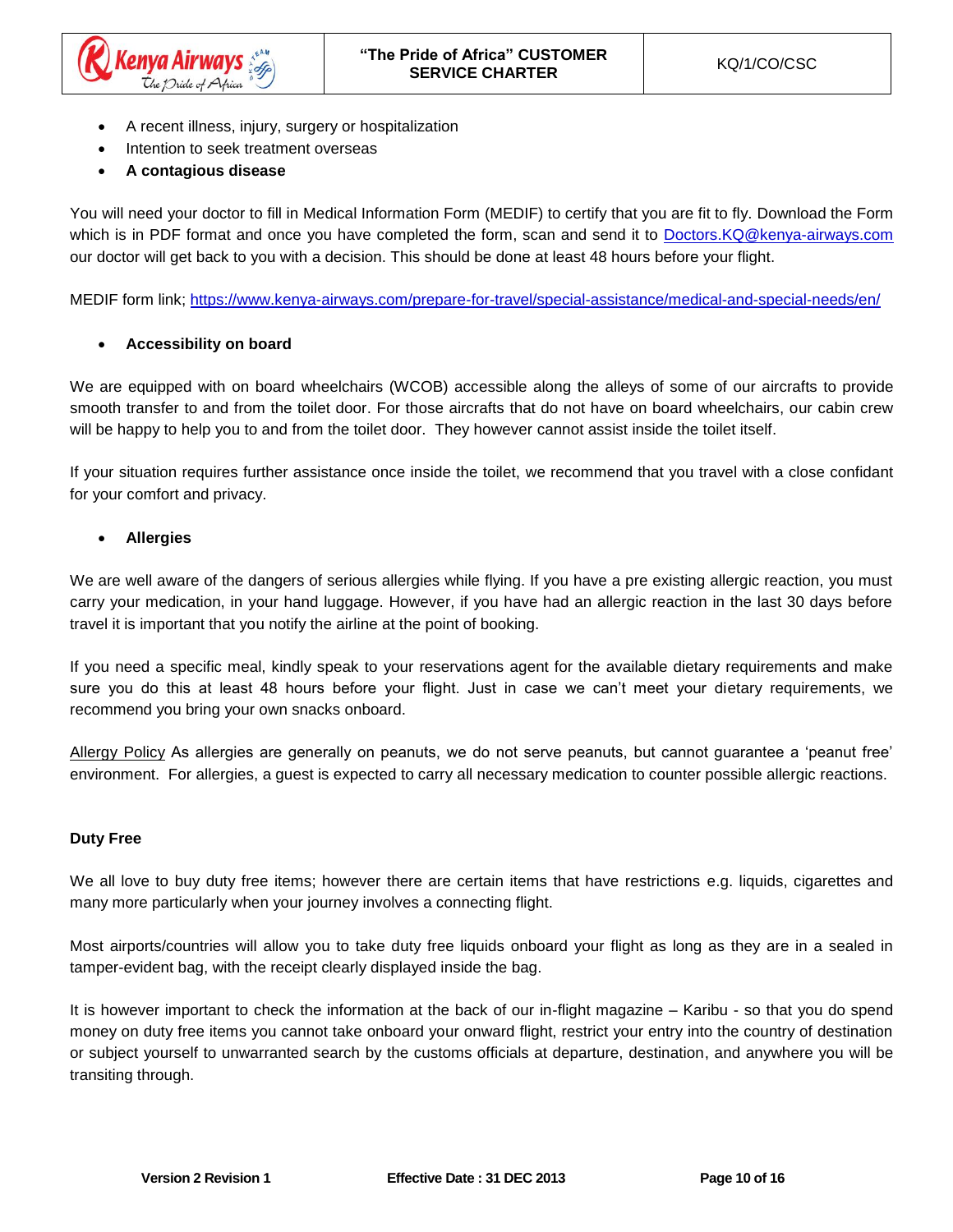

## **Items left on board**

Traveling can be an exhausting experience. As a result you might feel tired and/or rushed to either meet your next flight or leave the airport. As you gather your items from your seating space, you may leave something behind. If you do not remember this before disembarkation of the flight and have passed to the transit or security area, turning back at that point is prohibited.

If you lose an item during your travel with us, please contact the lost and found desk immediately. Should we locate your item, our security team will revert without delay. Kenya Airways makes every effort to return recovered articles left on board our aircraft however kindly note that the duty of care for all unchecked items remains with the passenger. We urge you to be attentive not to leave these items behind. Our crew make it their duty to remind you to ensure that you check the back of the seat pockets and the area around you for any items that may have been forgotten before disembarkation.

We recommend that you label everything you plan to take out and use on a plane with your name, phone number and address in order to ease its recovery and return.

## **ARRIVAL**

## **Stopover (Hotel) Paid by Carrier (STPC)**

Stopover is defined as a planned overnight stop on a ticketed journey. In other words, if there are no immediate connecting flight(s) available for more than 8 hours on the same itinerary/contract, Kenya Airways will provide accommodation, airport transfers and meals, at a cost.

As per the preset rules, this provision is only valid for certain tickets and connections. We therefore urge you to enquire, at point of sale, if your ticket is eligible for this service.

If you are not entitled for STPC, we have negotiated a rate just for you! On booking/purchase of your ticket you can get a discounted rate by simply contacting your sales agent and they will give you all the details you may need about STPC. If you have any additional questions, please let us know on [stpc.services@kenya-airways.com](mailto:stpc.services@kenya-airways.com)

#### **Temporary Entry Visas**

When you qualify for STPC, your temporary entry permit into the country is not guaranteed by the airline. It is only during disruptions to your travel that the airline will cover costs of temporary entry permits into the country, with consent from the Kenya Immigration. We have briefed the immigration authorities about this service and the hours granted are of a short-term time period however it is at their discretion to provide entry. If unfortunately you are declined entry, we shall provide you with lounge access until it is time to make your connecting flight. If you however qualify for a visa but choose to remain at the airport and do not qualify for lounge access, we shall not offer this option to you due space limitations.

#### **Baggage Services**

Kenya Airways prides in safeguarding your baggage while it's in our care. We have devoted extensive resources to ensure baggage is secure and delivered on time. However, occasionally a bag may have some irregularities.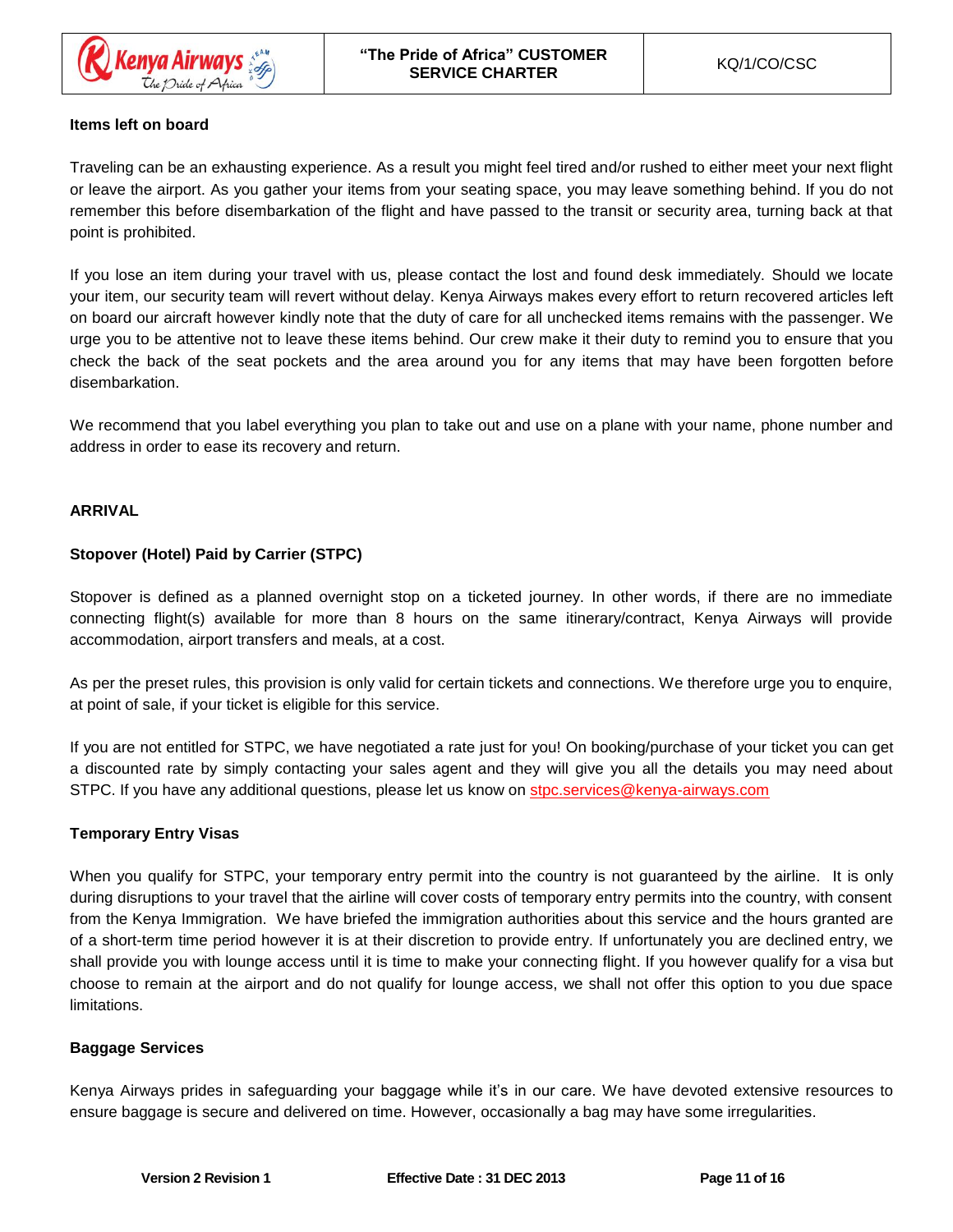# • **Food Stuff**

It's illegal to carry most foodstuffs in checked in baggage, even if they are for your personal use. Limited quantities of food products, including fish, eggs and honey, may be allowed from certain countries. The health officers at various airports will allow entry to some as long as they are free from disease. It is therefore important to declare any foodstuffs that you have carried in your baggage on arrival. If your food is deemed to be illegal, customs will take it from you and destroy it. If you do not declare and you are found out, you stand a chance to be penalized heavily as you will have committed an offence.

We shall not be held liable for baggage containing fresh produce

## **Delayed delivery**

If your baggage is delayed your baggage details shall be entered in our worldwide baggage tracing system [www.worldtracer.aero/filedsp/kq.htm](http://www.worldtracer.aero/filedsp/kq.htm) and you may be assured that every effort will be made to ensure the safe return of your baggage. When necessary, tracing will continue for up to 45 days though most misdirected baggage is located sooner. During the tracing period, progress can be established by contacting our local office or handling agent.

#### **Damaged baggage & partial loss of contents.**

Damage or pilferage to your baggage must be reported immediately to the Kenya Airways Baggage Handling Office. Kindly note that scratches, scuffs and nicks may occur despite the best care taken in handling .In addition, manufacturer's defects may also become apparent. Such damage is viewed as normal wear and tear in handling and Kenya Airways will not accept liability in such cases.

#### **Lost baggage**

If your bag is not located or delivered within 5 days, submit a written claim to the nearest Kenya Airways office. All claims must be accompanied by a baggage claim form and original documents listed below. Please note that a Property Irregularity Report (PIR) alone does not constitute a written claim.

#### **Documents required**

- Baggage claim form
- Property irregularity report
- Passenger coupon/ticket
- Baggage tag (s)
- Cash receipts
- Excess baggage ticket
- Passenger letter of complain
- Copy of passenger passport (bio data page)

Always give an accurate description of your bag to help us to locate it more easily. Just in case, have a picture of your luggage on your phone that would be helpful, Tracing of your baggage will continue in addition to the insurance claim process. At most 60 days after the receipt of the documents at our insurance office, you claim should be finalized.

#### **Found Baggage**

As soon as we locate your baggage, we will contact you and make arrangements for it to be delivered to you if this was stated on your file. Unfortunately, due to customs regulations in certain countries, we may be unable to deliver some of the baggage – in such cases we shall contact you to collect it from the airport.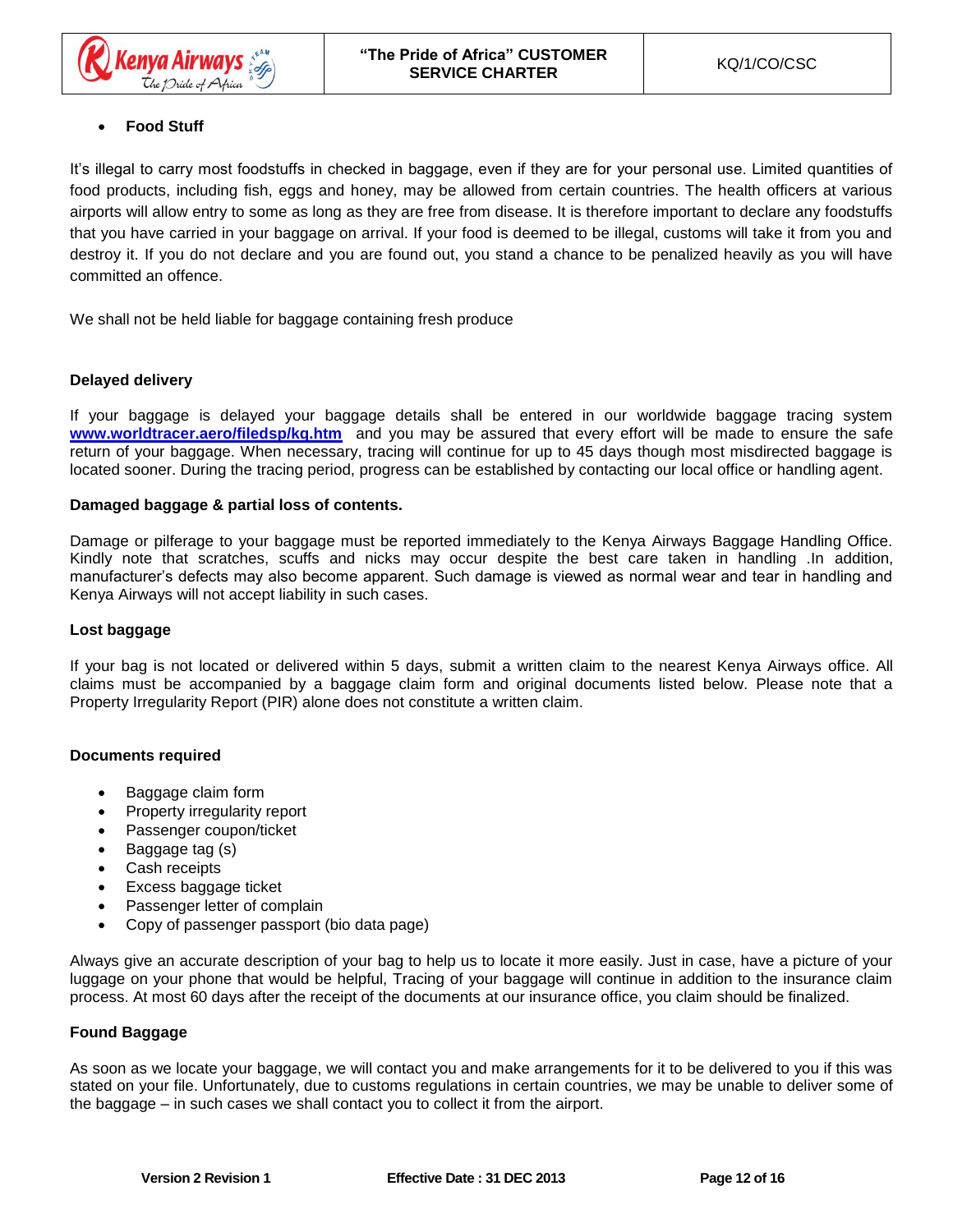

## **Limitation of liability**

In common with all international carriers, our liability for mishandled baggage is governed by law. For international flights the Warsaw Convention and Montreal Convention of 1999 may apply and limit the airline's liability for loss or damage to baggage.

- The **Warsaw Convention** applies and liability is limited to USD\$20 per kg per checked baggage up to 40kgs (\$800.00) and \$200 per passenger for cabin baggage, unless a higher valuation has been declared and additional charges paid. Excess valuation may not be declared for certain types of articles.
- The **Montreal Convention** applies and liability is limited to 1,000 Special Drawing Rights (SDRs) per passenger regardless of the number of bags a passenger may check. Exchange rates are available at [www.imf.org](http://www.imf.org/) .

The airline regrettably cannot accept liability for:

- Valuable/fragile items (including but not limited to money, jewellery, precious metals, computers, electronic devices),
- Important /valuable documentation (including but not limited to, business documents, negotiable papers, securities, passports, deeds),
- Samples, security items removed by airport authorities, car/house keys, medicines, or medical equipment and damage resulting from inherent vice.

If you have travel insurance we would strongly advise that you first pursue the claim with your insurer.

#### **Procedures to be strictly adhered to**

A written notice of claim must be submitted to the airline for any irregularity and the limitation periods to be observed as follows:

- In the event of loss, twenty one (21) days from date of travel.
- For loss of contents, seven (7) days from date of receipt of baggage.
- In the event of damage, seven (7) days from date of receipt of baggage.
- For delay, twenty one (21) days from the date of receipt of baggage.

Any right to damages shall be extinguished if an action is not brought within two years of the date of arrival at destination, or the date on which the aircraft was scheduled to arrive or the date on which the carriage stopped. The method of calculating the period of limitation shall be determined by the law of the court where the case is heard.

#### **Contacts at Kenya Airways Insurance Office:**

For more information see our conditions of carriage (available on our website) or contact the following;-

Our local office closest to your location

Baggage Claims and Tracing Office - Jomo Kenyatta International Airport, Nairobi E-mail: [customer.relations@kenya-airways.com](mailto:customer.relations@kenya-airways.com)

#### **Cargo Handling**

Unaccompanied baggage sent separately to avoid excess baggage fees or which exceeds approved allowances by the airline is referred to as cargo. This service is run by the Kenya Airways cargo division, offering rates that are more competitive than the excess baggage fees. For more information on cargo rates for each destination and excess baggage charges please visit the KQ cargo section on Kenya Airways website.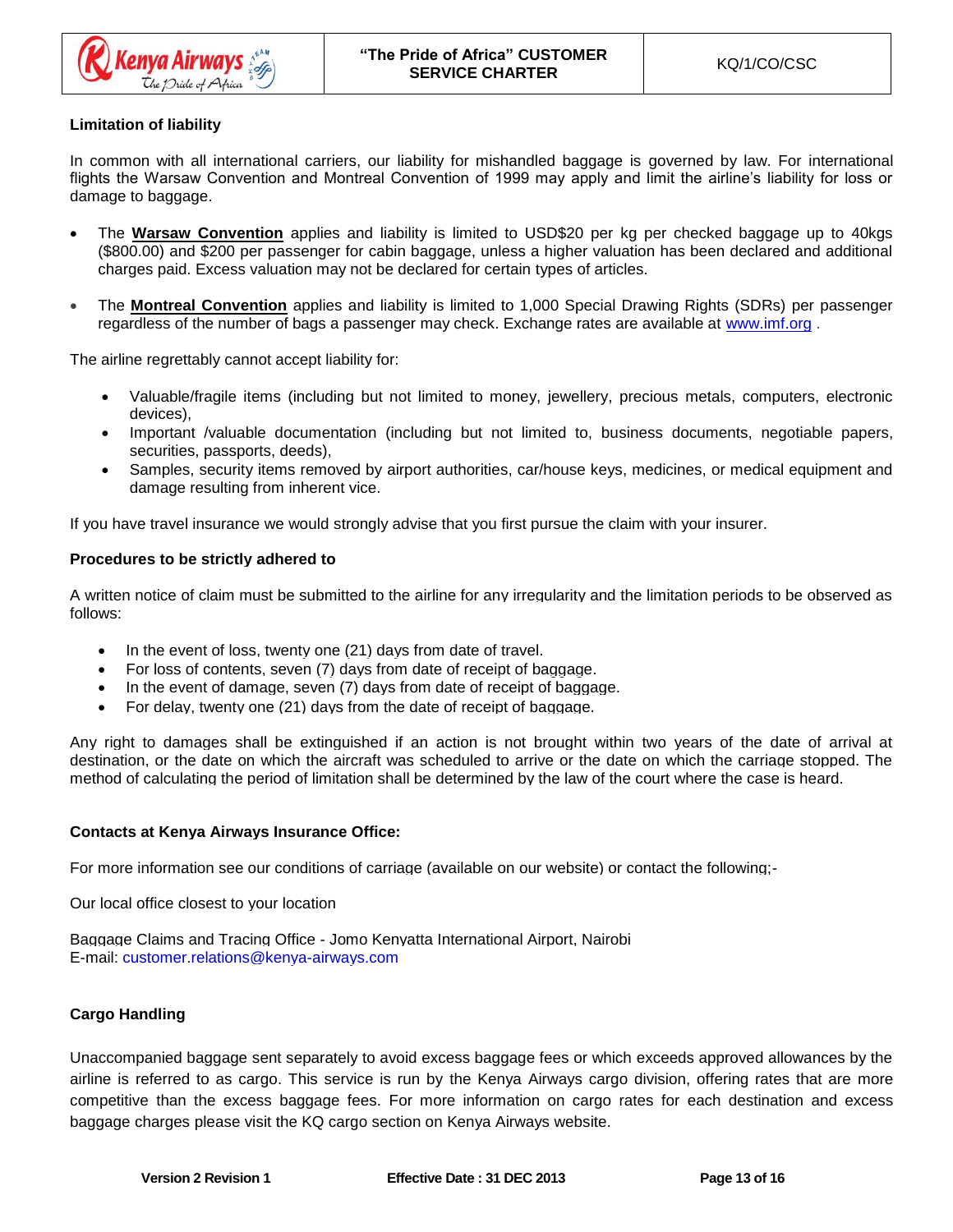

Kenya Airways Cargo serves a vast regional and international cargo network with scheduled and charter services. We offer both belly and freighter capacity to over 100 destinations. As Kenya Airways Cargo we are committed to offer the following services: -

- **KQ Express Cargo** is a priority service designed to cater for urgent cargo shipments with speed and reliability.
- **KQ Courier** is tailor-made to cater for the specific transportation requirements of the courier companies.
- **KQ Pharma** is designed to cater for transportation of pharmaceutical products in the most efficient, reliable way possible to ensure product quality and safety is preserved.

For more information on the charges & taxes applicable, visit [www.kqcargo.com/](http://www.kqcargo.com/)

# **Quality Customer Service from Code Share Partners**

All of Kenya Airways' code-share partners are equally committed to our service level agreements and operate in line with this service charter.

# **Loyalty Programs**

• **Flying Blue**

Kenya Airways is a partner in the frequent flyer program Flying Blue. The program offers benefits that ensure recognition and rewards all over the world. Thanks to our partner-network of over 1000 destinations, every flight is another opportunity to earn and redeem miles to your favorite destination on Kenya Airways and our Sky Team partners. The program has four membership levels that offer different benefits, the more flights you take enable you to earn more miles and move to a higher level in the program which will attract more benefits.

| <b>Program Levels</b>     | <b>Platinum Elite</b> | <b>Gold Elite</b> | <b>Silver Elite</b> | <b>Ivory</b> |
|---------------------------|-----------------------|-------------------|---------------------|--------------|
| Level miles or            | 70 000                | 40 000            | 25 000              |              |
| Number of one way flights | 60                    | 30                | 15                  |              |

The benefits a Flying blue passenger can gain when travelling with Kenya Airways and Sky team partners is based on the Member's Level in the program.

|                          | <b>Platinum Elite</b> | <b>Gold Elite</b> | <b>Silver Elite</b> | <b>Ivory</b> |
|--------------------------|-----------------------|-------------------|---------------------|--------------|
| Extra baggage allowance  | 20kgs                 | 20kgs             | 10 <sub>kgs</sub>   | none         |
| Lounge access            | $Yes + one quest$     | Yes + one guest   | none                | none         |
| Priority check in        | Yes                   | Yes               | none                | none         |
| Day of Departure Upgrade | Yes                   | Yes               | Yes                 | Yes          |

Ensure that you present your flying blue card at the check in counter or input your number during online check in for your miles to be credited to your account. Eligibility for day of departure upgrades using your flying blue award miles is subject to seat availability and applicable to members holding tickets in B, M, Y and U classes only.

Award Miles can be redeemed for Award tickets, Award Upgrades, Car Rental and Hotel.

**Retro claim** - Members can claim their Miles for trip up to 6 months back and for newly enrolled members up to 3 months. Kindly retain your e-ticket and boarding pass to claim the Miles.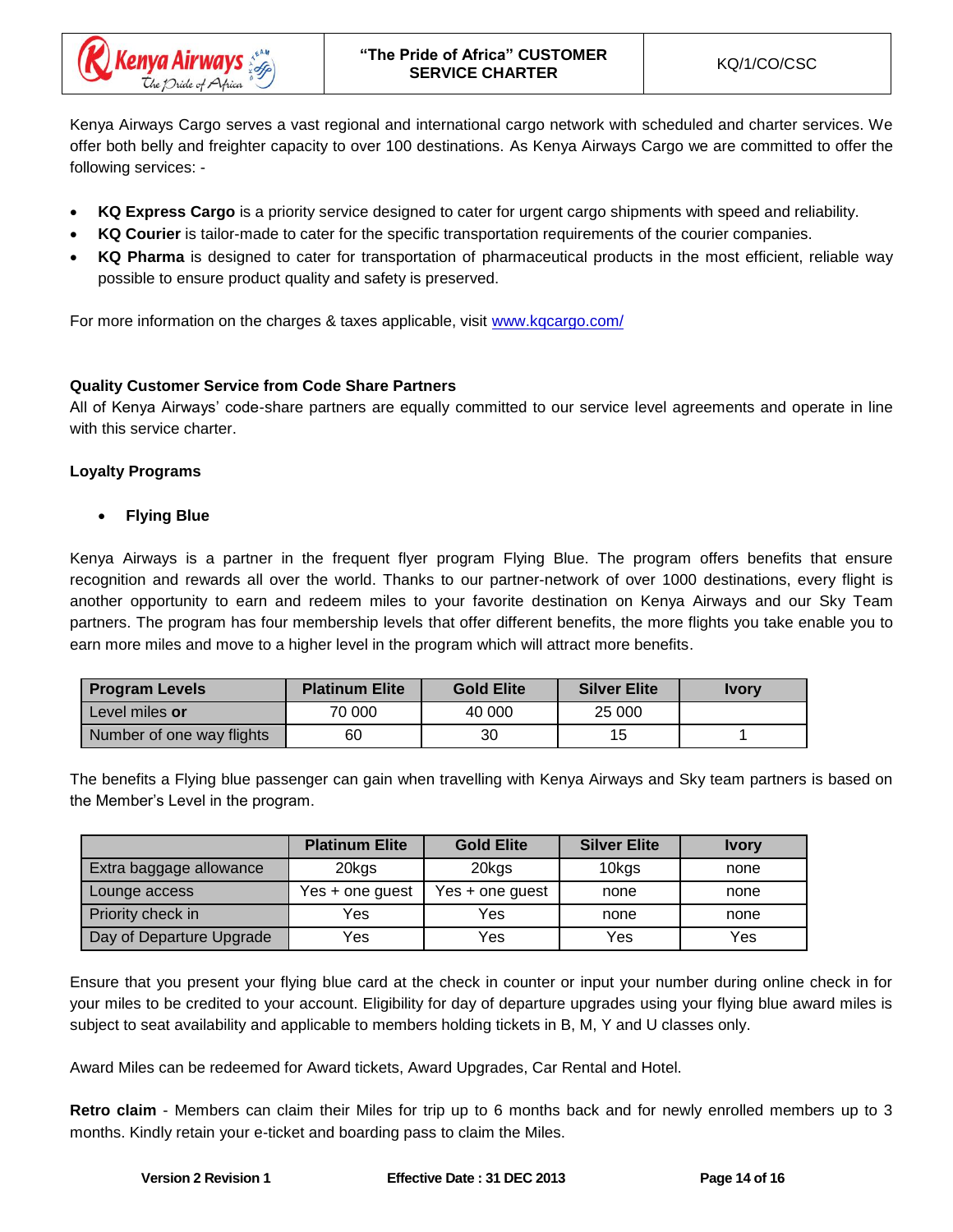

Members can contact our 24-hour contact centre on 254-20-3274747 or email [customer.relations@kenya-airways.com](mailto:customer.relations@kenya-airways.com) to manage your account or handle any other service requests. For more details on the program, visit [www.kenya](http://www.kenya-airways.com/)[airways.com](http://www.kenya-airways.com/)

## **Passenger Information on the Internet**

We provide all information to our passengers through our website [www.kenya-airways.com](http://www.kenya-airways.com/)

#### **Handling Customer Feedback**

We will respond to customer feedback, subject to availability of contacts and within 48 hours. In case of a complaint, it is important to always provide flight and ticket details for quick investigations and satisfactory response. We will do everything possible to ensure that we resolve customer concerns conclusively within 21 working days.

If you are dissatisfied with the resolution, we invite you to call or write to the Customer Relations team to review the matter in order to reach an amicable solution. Customer Relations office may be reached through the following contacts:-

**Website:** <http://kenya-airways.custhelp.com/>

*or*

**Customer Relations Office** Kenya Airways Head Office Airport North Road, Embakasi P.O. Box: 19002 – 00501 Nairobi, Kenya

**Telephone:** +254 (0) 20 3274747 / +254 0711 02 4747 / +254 0734 10 4747

**Email - [customer.relations@kenya-airways.com](mailto:customer.relations@kenya-airways.com)**

# **DISCLAIMER FOR THE CHARTER**

Kenya Airways takes the Customer Service Charter very seriously and we know that you expect nothing less. However, the Customer Service Charter does not create contractual or legal rights. Our contractual rights and obligations are set out in our conditions of carriage and applicable tariffs, both of which provide additional details on the matters discussed and must be consulted to fully understand your rights and our obligations e.g. We are not responsible for any special, incidental, or consequential damages for delays, cancellations, lost baggage, late refunds, or instances in which we do not meet our service goals.

For more information visit<https://www.kenya-airways.com/condition-of-carriage/en/>